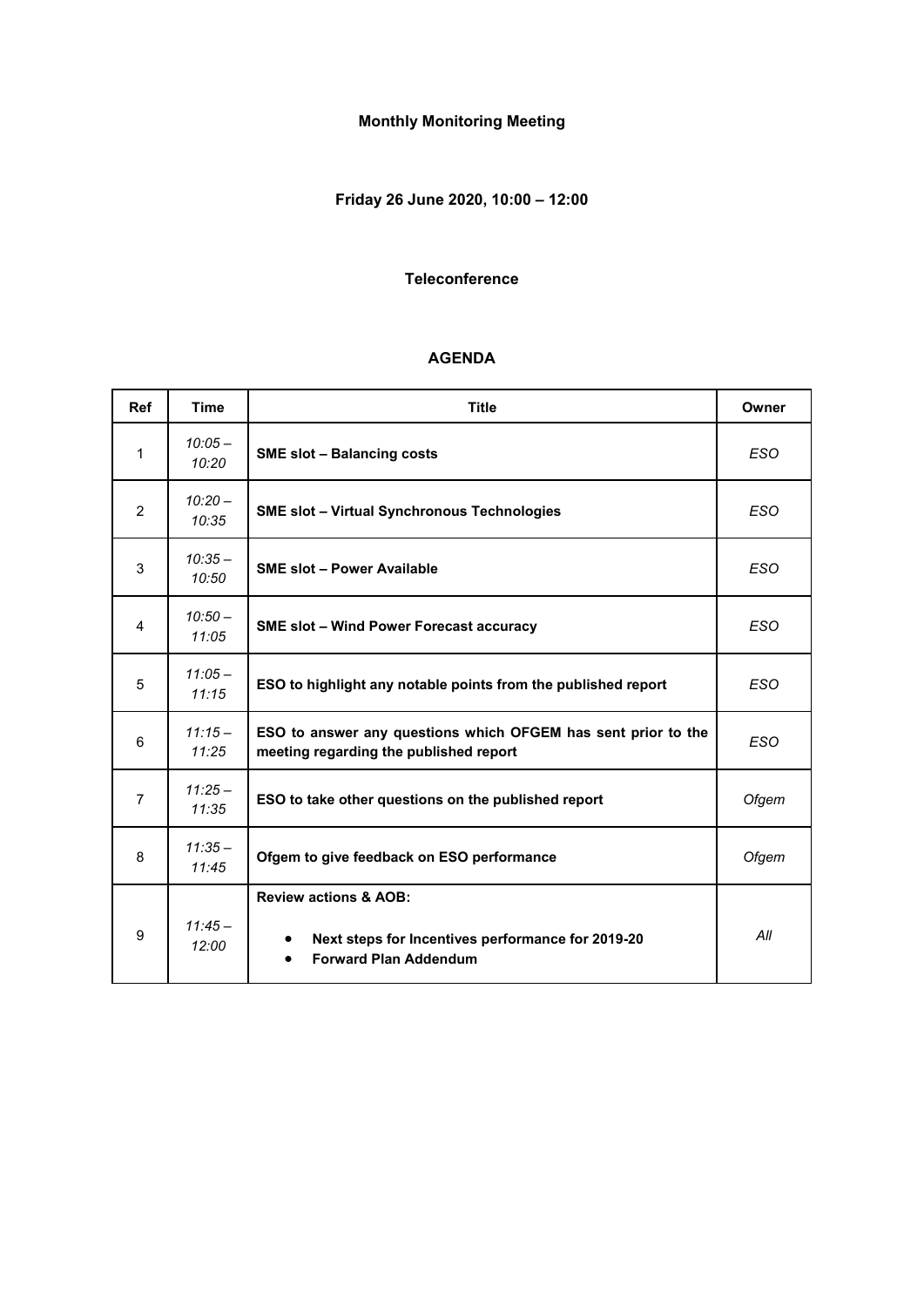#### **Meeting record**

#### **Monthly Monitoring Meeting**

| Date:                | <b>26 June 2020</b>   |
|----------------------|-----------------------|
| Time:                | $10:00 - 12:00$       |
| <b>Venue/format:</b> | <b>Teleconference</b> |

#### ACTIONS

| <b>Meeting</b><br>No. | <b>Action</b><br>No. | <b>Date</b><br><b>Raised</b> | Target<br><b>Date</b> | Resp. | <b>Description</b>                                                             | <b>Status</b> |
|-----------------------|----------------------|------------------------------|-----------------------|-------|--------------------------------------------------------------------------------|---------------|
| 25                    | 59                   | 26 Jun                       | 30 Jun                | Ofgem | Send draft Panel report on 2019-<br>20 performance to ESO                      | Closed        |
| 25                    | 60                   | 26 Jun                       | 3 Jul                 | Ofgem | Ofgem to review the draft version<br>of the Addendum before it is<br>published | Open          |

#### **MAIN ITEMS OF INTEREST**

#### **1. SME slot – Balancing costs**

The Electricity System Operator (ESO) presenter gave commentary on the £161m outturn against the £48.4m benchmark.

#### Key points:

- Costs for May were high compared to this time last year. May is generally a low cost month due to benign weather, a largely intact network before the Summer outage season as well as higher demand seen before mid summer. The first two conditions have generally held true with transmission connected wind output at its lowest level since last May. However, the much lower demands (over 1GWh lower than April with one extra day) driven by the lockdown have led to big increases in Constraint and RoCoF costs.
- May this year is similar to April as they are both being driven by the COVID-19 pandemic. Energy costs are broadly in line, but the lower demand levels have driven an increase in Constraints and RoCoF costs.
- Thermal constraints are typically lower through April and May due to the lower levels of wind. However, since the lockdown began and fundamentally changed the generation mix, the cost of synchronising machines for voltage support has increased massively, up to £30m from £4.5m for these two months last year.
- April's RoCoF cost £32.7m was a new record, but this has been surpassed by May's figure of £41.5m. Blackstart and Reactive costs are consistent with last year's
- Graph presented to show the demand reduction, in percentage terms, from what the ESO would have expected the demand to be without the COVID-19 lockdown.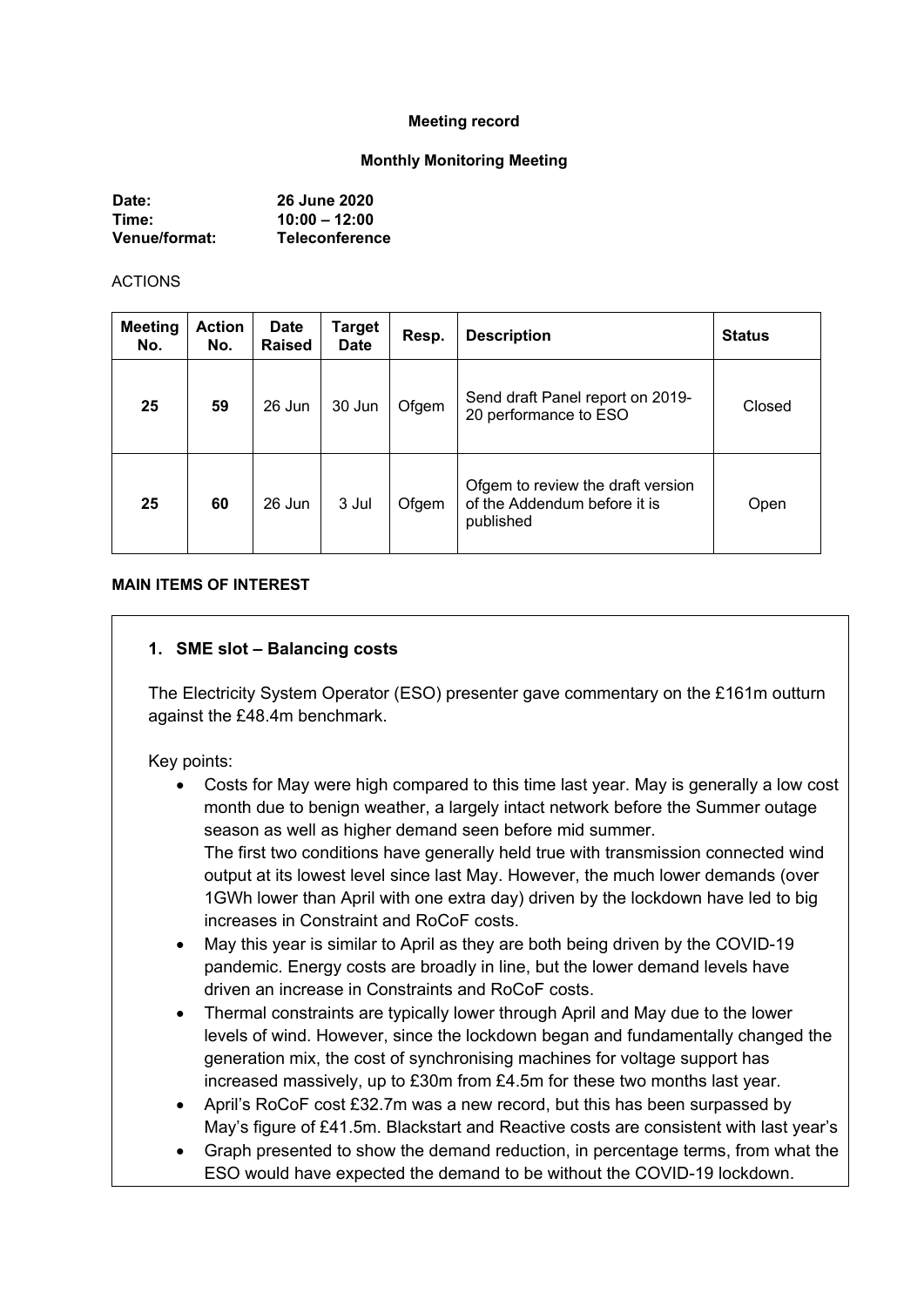There is a reduction across all periods of the day with the greatest reduction during significant events including Easter and the two May bank holidays. This is percentage reduction and not absolute demand so although Easter Weekend saw the greatest reduction in percentage terms, the absolute demand outturned lower on the second May bank holiday with a new record low of 14.5GW on the Sunday morning.

- The next two graphs showed National Demand for May and the daily minimum National Demand. On Saturday 23 May and Sunday 24 May the minimum National Demand was under 15GW.
- Presented a visual of the system on Saturday morning. This showed the transmission system demand, it is slightly different from the National Demand as it includes elements of interconnector flows and pumped storage. There are some inaccuracies due to the way the figures are compiled, but it presented an illustration of the challenges faced during this period. The ESO took 1GW of ODFM, without this service demand would be even lower. Generation mix is what the ESO would expect to see in the future with a lot more generation coming through interconnectors, wind and renewables with little coming from CCGT and Biomass. In order to secure the system the ESO needed to increase CCGT and Biomass generation by roughly 3.4GW and reduce interconnector exports by 1.3GW, this was offset by almost 5GW of wind curtailments in order to make room for the extra generation.
- It was a similar situation into the afternoon with 5GW of solar generation now added to the mix and the market still providing very little CCGT and Biomass. The ESO increased the Optional Downward Flexibility Management (ODFM) requirement and started taking close to 2GW. The ESO continued running around 4GW of CCGT and Biomass, and restricted export to the continent as well as curtailing wind to create room on the system.
- The ESO showed a graph to demonstrate why demand has an effect on balancing costs and showed Balancing Costs and Minimum Daily Demand. When the ESO see very low demands, this drives up the balancing costs.
- The second May Bank Holiday weekend was a case in point with high winds and low demands creating a very challenging picture resulting in very high costs. Saturday was the highest single day so far this year and Friday is the second. The new ODFM service was enacted at various levels on Saturday, Sunday and Monday.
- Control Room operational challenges in real time and subsequent actions performed were discussed and explained.

### Q&A Section:

Ofgem asked if there are any more actions the control room are taking in addition to reducing interconnector export and curtailing wind. ESO responded that those are the main types of action, there are certain standards that ESO are required to do to secure the system as required by the SQSS. The system is constantly changing, and ESO don't own any generation or assets therefore, the companies that do own this equipment will be trying to optimise as best as possible across their portfolios, and ESO need to react to that. During the days with low demands ESO are having to instruct particular machines to raise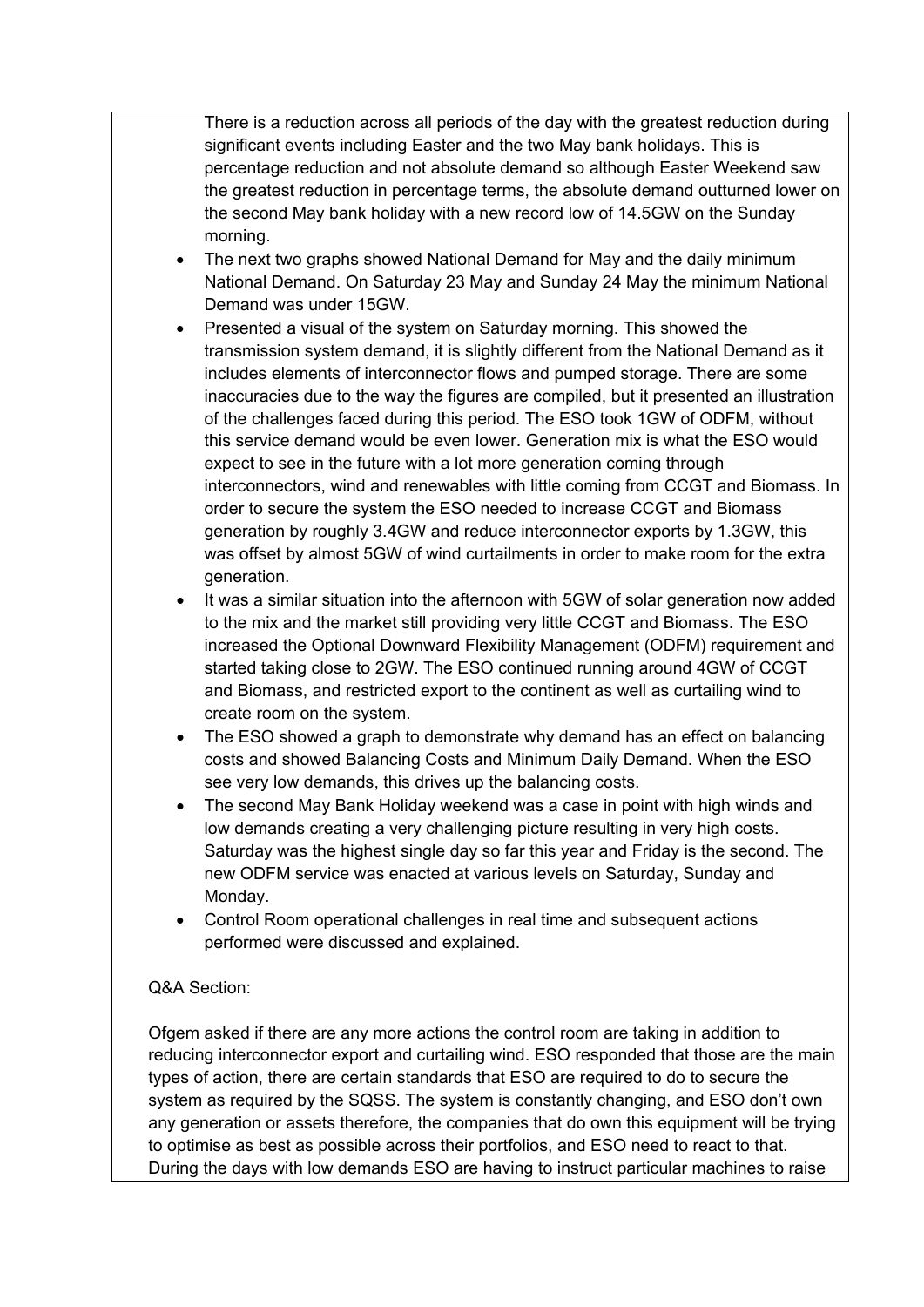inertia or voltage support which isn't usual for the daytime. In order to do this, ESO have to curtail additional non synchronous and wind generation where possible which has high costs.

Ofgem queried BSUoS charges for CUSC modification CMP345 and if this changes anything in the control room and BSUoS forecasting. ESO replied that it won't change actions in the control room because ESO still need to secure the system. Monthly BSUoS forecasts will be unaffected as it is a top down methodology which does not look to forecast for each half hour. One change the ESO have made is in our half hourly BSUoS forecast where ESO have applied a cap.

# **2. SME slot – Virtual Synchronous Technologies**

The Electricity System Operator (ESO) presenter gave commentary on the Virtual Synchronous Technologies publication.

Key points:

- Generally large generators are synchronous machines and provide instantaneous inertia, short circuit current, and very fast dynamic voltage support. Due to the nature of these machines they resist any change in the system, hence if anything goes wrong, they continue to spin.
- Traditional converters use PLL (Phase Locked Loop) technology and rely on measurements followed by a delay for processing before an appropriate response is delivered. This approach is robust whilst the network is in a steady state. However, when the network is disturbed, this approach is limited in its ability to "track" the voltage and frequency.
- The grid forming or virtual synchronous machine (VSM) concept allows a converter to act like a synchronous machine. The voltage source behaviour is a critical concept for a converter to respond instantaneously to system changes. Therefore, when the disturbance occurs, VSM can supply fault currents and contribute to system inertia.
- VSM is trying to resist any change to the system, which is the principle of the synchronous machines. With the control system, it can do this and not rely on any measurement of voltage and frequency. Because of this, it could provide large inertia and frequency response. It can also provide fast dynamic reactive current to the system.
- Analysis was done to understand what would happen if all converter technology in the system was implemented with the VSM concept and it had some inertia contribution. The graphs presented were from the report itself and showed examples in the "Two Degrees" Future Energy Scenario of the VSM effects in the 2025 and 2030 years.
- VSM expert group set up in April 2018 to consider if VSM is a feasible concept and develop a specification. It comprised of interested parties and the output of this work has been heavily influenced by the research work undertaken, the feedback received from the Expert Group, and the Stability Pathfinder work.
- Grid Code modification GC0137 Minimum Specification Required for Provision of Virtual Synchronous Machine (VSM) Capability was initiated early 2020. The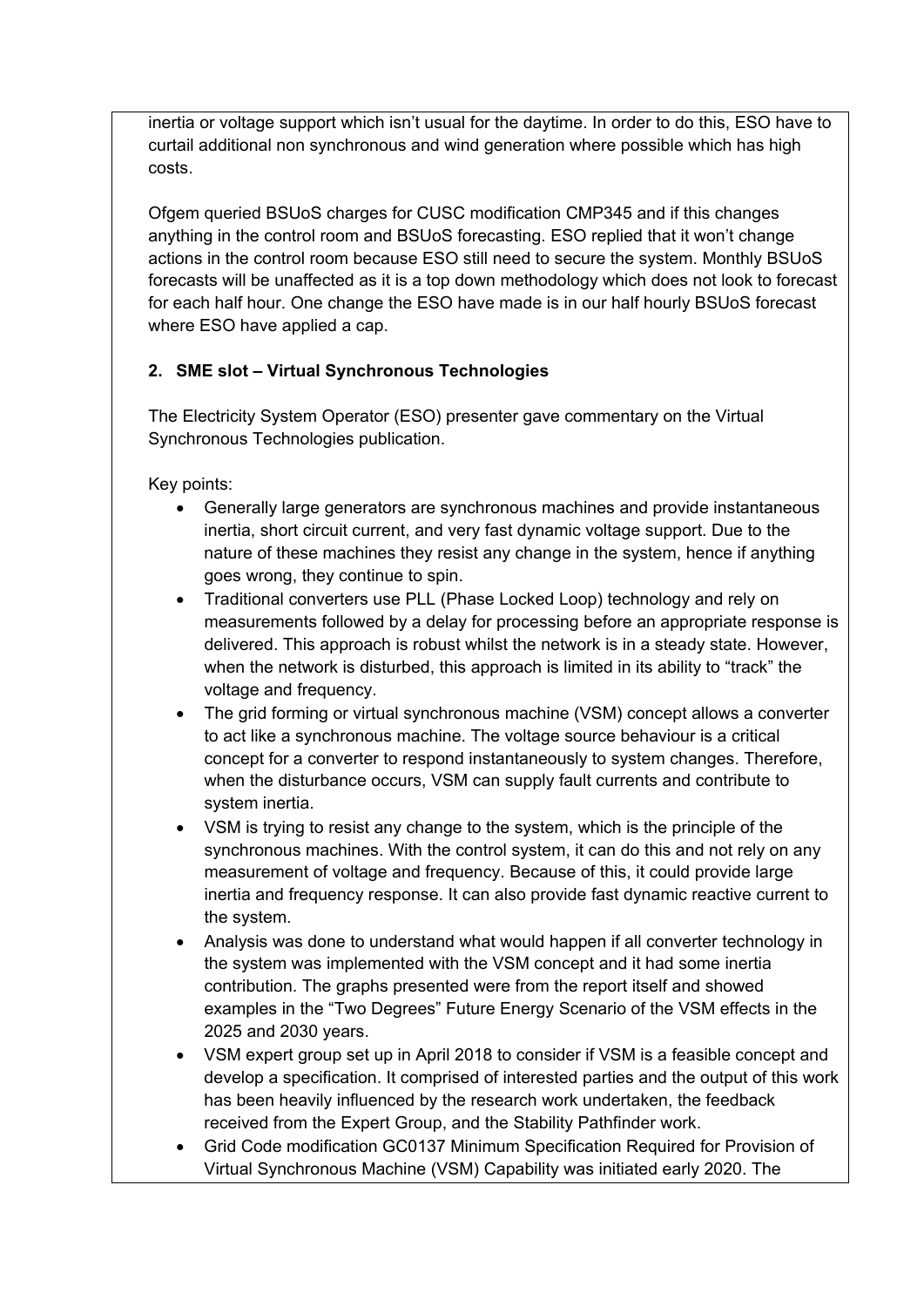specification will enable converter technologies to offer an additional grid stability service which will provide the opportunity to take part in a commercial market-based system. Currently not mandatory. Work is ongoing in this area.

• This work feeds into the Stability Pathfinder Phase 2. The ESO published the RFI for phase 2 in Scotland and want to enable new technology including VSM to participate. ESO have designed a process to allow for a feasibility study where solutions can demonstrate meeting technical specification prior to submitting a commercial tender. ESO have incorporated the feedback on technical specification from the Grid Forming technology manufacturers and potential users in its final tender specification.

### Q&A Section:

Ofgem queried grid code modification GC0137 and the added incentive for participants to take part in a future commercial market-based system. ESO responded that currently the Stability Pathfinder is looking at long term tenders as ESO want to compare the commercial solutions against the TO owned solutions. So, the providers who are successful in the Stability Pathfinder tender are not going to be able to participate in the market environment as ESO will not want to pay twice for the same service. When ESO envision the stability market, it is a more agile day or week or year ahead procurement of stability services based on what is already connected on the system. ESO is in very early stages of stability market thinking.

Ofgem asked about one question received from stakeholders on the webinar held recently, and whether ESO would wait for the Grid Code modification to conclude. The ESO stated that ESO could progress without waiting. ESO replied that the two projects, VSM and Stability Pathfinder, are working alongside each other. The specification for the VSM Grid Code is essentially copied from the Stability Pathfinder specification. This also prevents the Stability Pathfinder Phase 2 from being delayed.

Ofgem questioned what key threat the ESO see to VSM participation. Ofgem mentioned one may be the Stability Pathfinder comes through and there aren't any VSM technologies chosen. ESO replied that it is a possibility, ESO are currently in conversations with stakeholders, and are trying to make sure that specifications do not provide disadvantages. However, the tender assessment will determine what would be successful. ESO are hoping these technology solutions are cheaper, and are learning through practice.

### **3. SME slot – Power Available**

The Electricity System Operator (ESO) presenter gave commentary on the implementation of Power Available.

Key points:

• Power Available (PA) is a mandated real time signal communicated from every wind farm to the ESO control centre. PA shows a MW reading of how much active power a site could provide. This takes account of wind conditions and turbine availability, and PA should be the same as metered output readings the control room is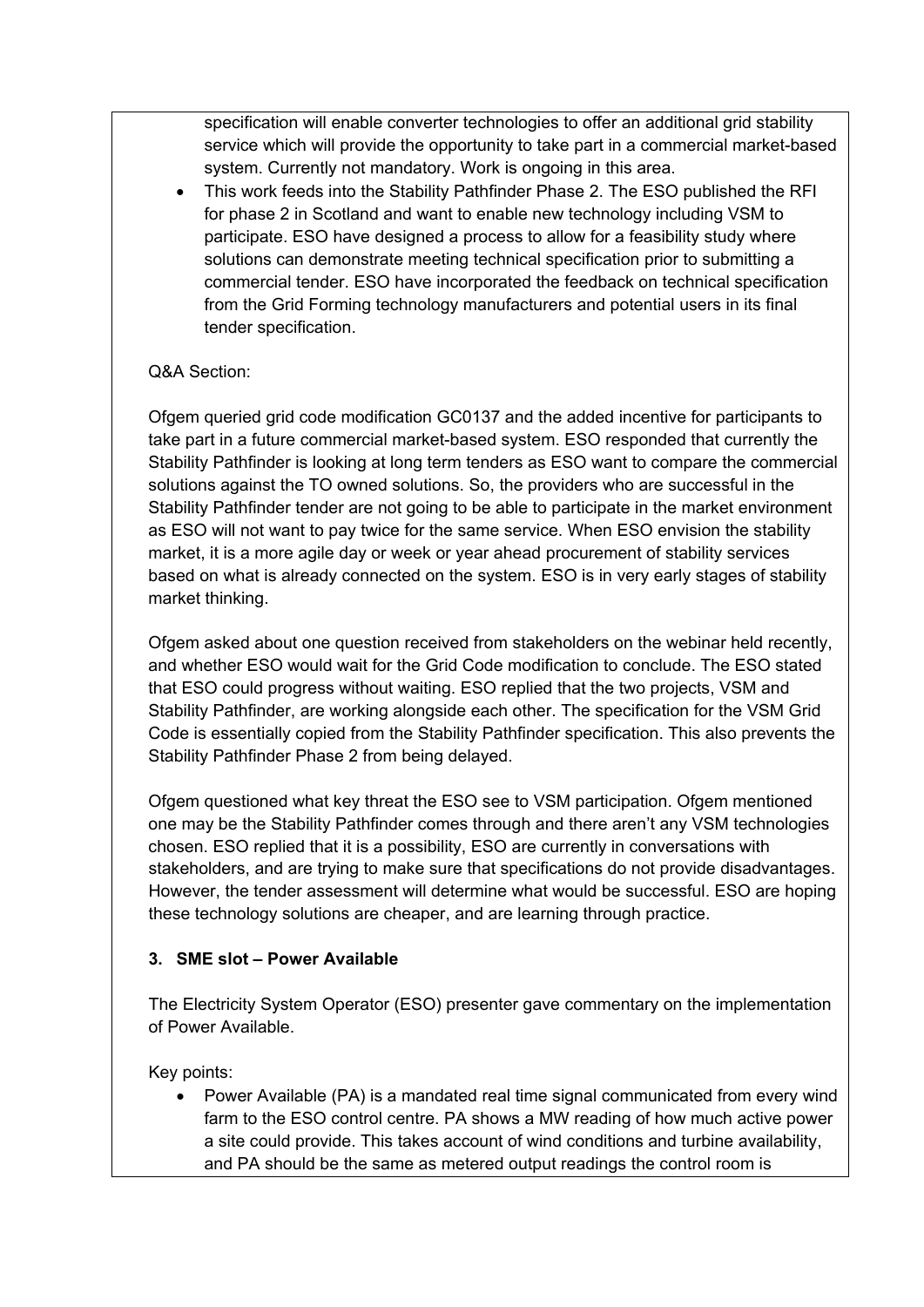receiving. Once the control room has visibility of PA they determine what happens if the site is not producing enough MW and if it's been constrained. Having PA means that the control room engineers can see how much headroom is available in real time as that changes with changing weather conditions. This will replace the Maximum Export Limit system which is currently used at all sites, this is fixed for a period after submission and, for wind, more of an approximation. PA will allow greater granularity of visibility of the site's potential MW, and having this in the control room also means the ESO can flow that signal and data feed through to the settlement systems. This means the headroom that the site is providing when it has been sent a balancing instruction is able to be reflected on how much it's being paid.

- PA is quite a big IT change that has had various technical hurdles. The system changes to enable PA signalling into the control room successfully went live on 19 May 2020. The ESO have engaged throughout the project with impacted stakeholders in the wind community through the Wind Advisory Group (WAG). From October 2019 to February 2020, ESO consulted with stakeholders and WAG about the development of PA Accuracy Standards. The control room need to know the PA signal is of good quality so if a balancing instruction is sent, the PA signal that remains gives an accurate representation of the active power that would be available should the constraint be lifted from the site. ESO would prefer 100% accuracy. However, the WAG wanted leeway so, the ESO worked collaboratively to find the ideal compromise. This was published in March 2020, following this the control room engineers have been having bilateral conversations with wind sites looking at the Accuracy Standard that was developed. ESO have developed a bespoke assessment report for every site in the BM and worked on a bilateral basis to create confidence for control room engineers to use the sites.
- Between 19 May to 24 June, there have been 158 instructions. This shows PA is having a significant impact on using more wind units for Mandatory Frequency Response. Having more wind in the market typically bring costs down, as it is a cost effective option to provide response for high frequency events. Also, more participants in the market drive competition.
- Power Available Phase 2 to be delivered in Q3 2020-21. There will be specific changes to the advice that control room engineers will receive, such as blending the PA signal into existing forecasting processes. The K factor better reflects Turbine Availability in the 8 hour ahead forecasting, and there is more support for the control room engineers in forward planning for wind output in real time decisions. Streamlining the BM systems accommodates wind characteristics, and there will also be more engagement about the accuracy of PA with industry.

### Q&A Section:

Ofgem asked what the main blockers have been since Ofgem approved Grid Code GC63 five years ago and how the ESO overcame them. ESO responded that the blockers have been changing an old system. There had been a suggestion to introduce PA with other system changes ESO were making to the BM at the same time. These fell away and it was created as a new project in itself, the ESO have learnt that having a separate project has been helpful to push it forward.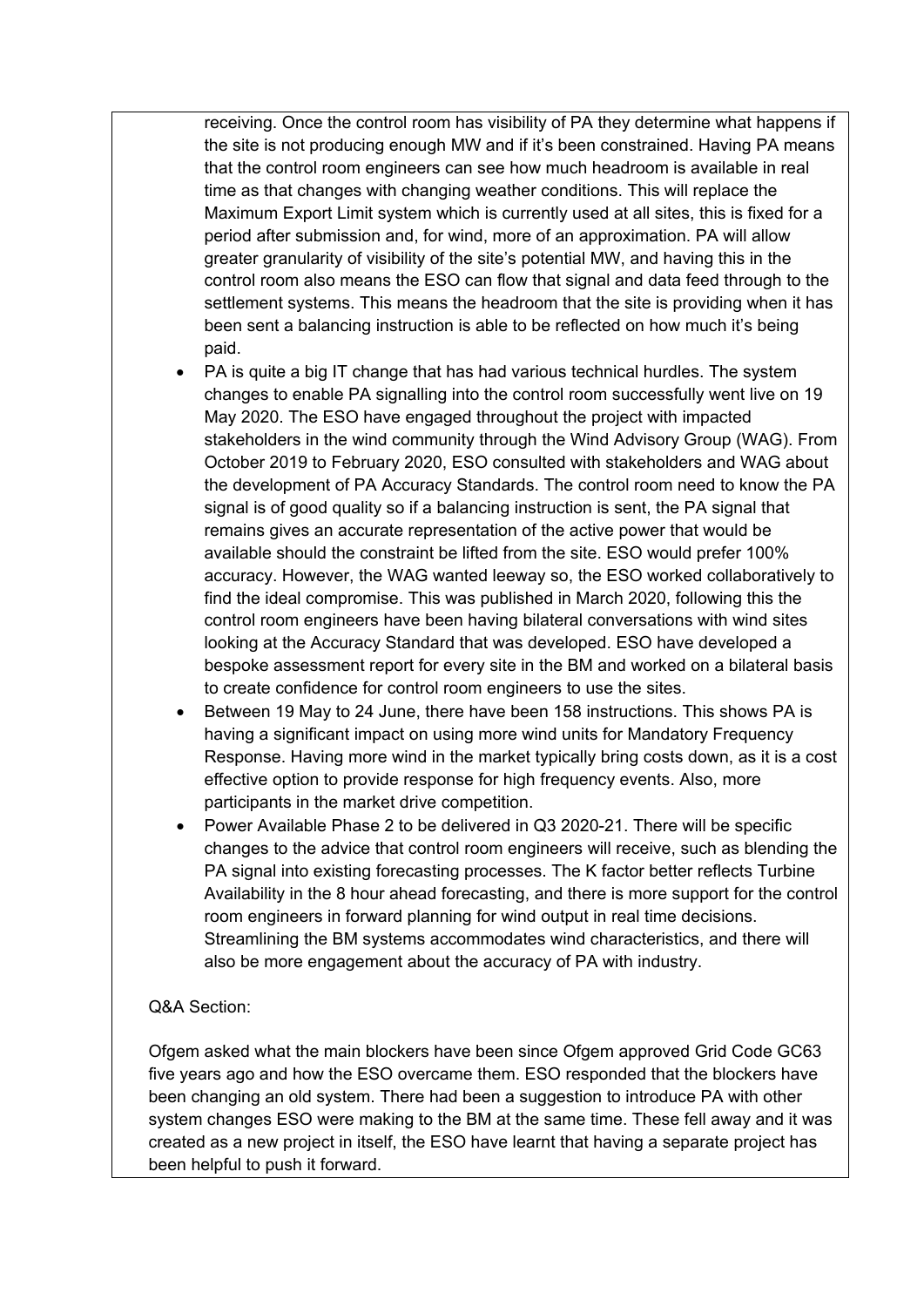Ofgem said as there is now a standardised way of receiving accurate data from wind generators, is the next step to bilaterally engage on how there can be a balance between accurate and realistic data. ESO replied that when the accuracy question came up, ESO analysed the PA signal from about 70 wind BMUs. Over half were misleading so often stuck on one value. ESO ended up standardising the accuracy of the PA signal, there is a 1.5% band, based on installed site capacity.

Ofgem queried Phase 2 A and B in the Forward Plan, and if these are the two sub headings. ESO answered that in the Forward Plan, ESO have three milestones and ESO combined the first two into Phase 1. Phase 1 and Phase 2 A became the same one. The ESO have completed the first two milestones. Phase 2 is optimising the system.

Ofgem asked about the opportunities to call on the wind BMUs and if it is having an immediate effect on the control room actions or if it is a long term improvement. ESO responded that hopefully it is a bit of both. ESO have seen a doubling after going live in the number of instructions to wind farms for the mandatory frequency response service, and there are still a few sites with inaccurate signals so that is flagging as red to the control room. The ESO are continually building on this and working through obstacles.

Ofgem queried the two weekly Power Accuracy report and if they are going to be internal. ESO replied that this is ongoing work with the wind community and how comfortable they are with sharing their data and balancing this against having more transparency. The ESO need to continue talking to industry.

Ofgem questioned what the main risks are associated with Phase 2. ESO answered that the standard risk is SME time and testing changes in the control room. Also changes happening in the advice that comes out of the systems. In terms of the timing, ESO were down to the wire with Phase 1, so IT development that would have been happening post Phase 1 has been running concurrently.

Ofgem asked if there will be a Phase 3. ESO replied that no, this will be the end of the PA project. However, the ESO like to see more use of the PA signal and how can it be used in different avenues.

### **4. SME slot – Wind Power Forecast accuracy**

The Electricity System Operator (ESO) presenter gave commentary on wind forecasting accuracy and negative electricity market price.

Key points:

• Several factors came together resulting in negative electricity market price on the second May Bank Holiday. There was low demand, an effect of COVID-19 and the Bank Holiday Effect. High wind and thus Wind Power Output, sunny conditions and high Solar PV Output were also factors. It was difficult electricity system conditions with low inertia.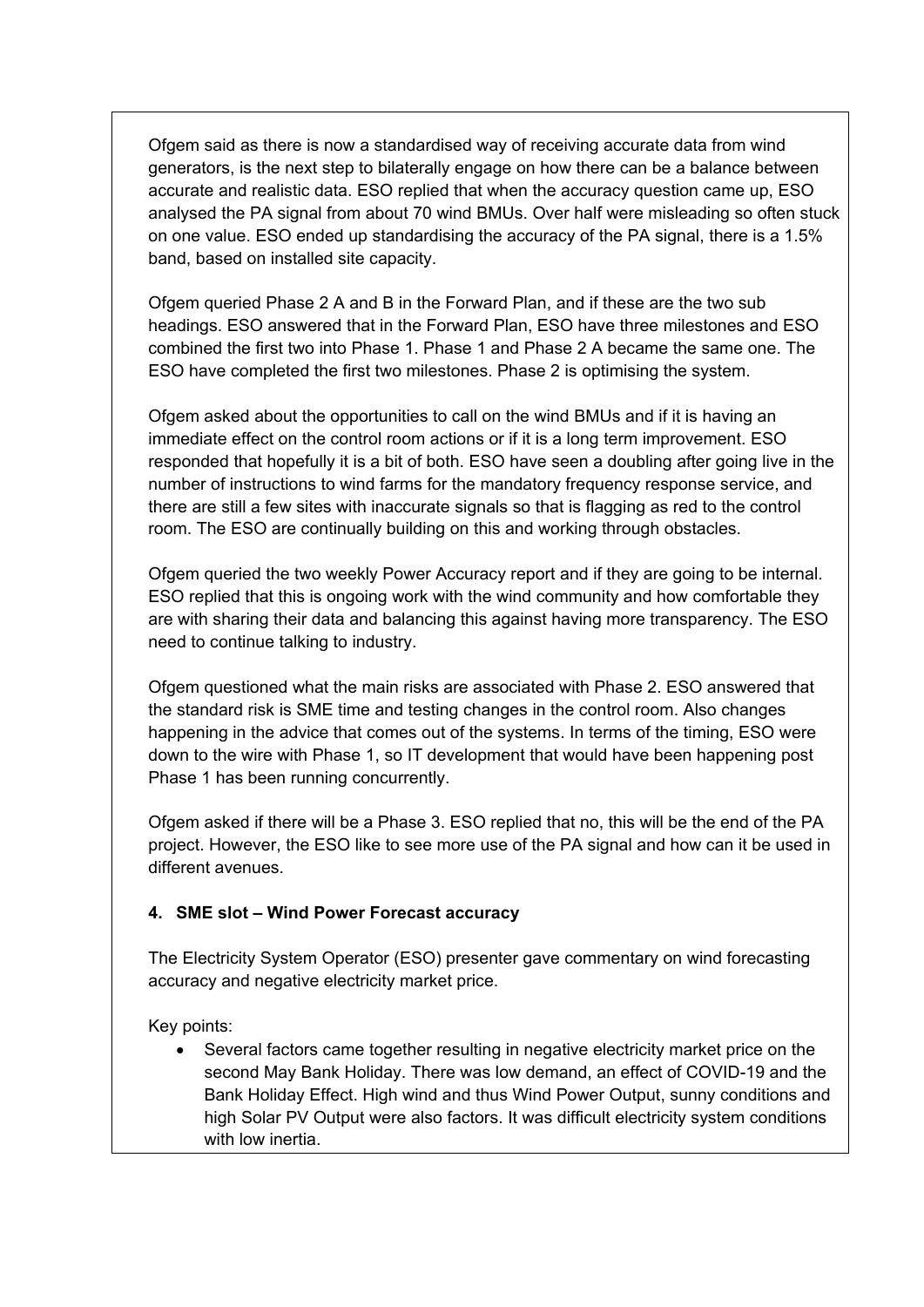- The negative electricity price had a knock on effect as shown by the causes and subsequent effects on the slide. Wind farms that have contracts for Difference Market Arrangement are obliged to shut down when there is a negative electricity price in the forward market for six hours or more. This is helpful behaviour in the electricity market, but it has a knock on effect for wind power forecast accuracy. This then affects our incentives performance.
- The graph presented showed the average wind power forecast error for the month of May 2020 as a percentage of installed capacity. The second May Bank Holiday (22 to 24 May) shows a very large forecast error. This increased the average error for the month of May to 5.24% against a target of 4.54%.
- The control room do corrections for wind farms that are instructed off for constraint management purposes. The ESO forecast before control instructions are given, therefore the way ESO forecast is for the unrestricted output of wind farms. In this case the wind farms decided independently to reduce their output and that was not automatically considered, therefore, it manifested as a large error. This is a rare set of circumstances.
- The ESO propose that they address this situation when it occurs by providing a commentary as part of monthly incentive reporting. Ofgem can then take this into account in its evaluative assessment of our performance. As the ESO do not anticipate this happening frequently throughout the year, ESO propose to not make an adjustment to the metric methodology or benchmark.

### Q&A Section:

Ofgem asked whether ESO had any lessons learnt or anything to take forward aside from reporting as the likelihood of this happening again may increase, particularly as a result of low demand during COVID-19. ESO responded that one thing to consider is whether they internally need to forecast for this kind of event to let the control room know that certain wind farms don't need to be sent a balancing instruction, this will prove difficult technically. ESO will take this away. ESO are constantly looking at the demand forecast and the effects of various parameters like COVID-19. If this were to happen again it may be August Bank Holiday, however quite a few factors would have to come together. ESO are happy to treat this as a one off, if things change ESO will consider putting long term corrections in place.

# **5. ESO to highlight any notable points from the published report**

- Balancing costs covered during presentation.
- For Demand Forecasting, ESO are meeting our target. As per our previous conversation, there is an adjustment for the use of ODFM. There are still uncertainties due to COVID-19.
- For Wind Generation there were a few unusual weather effects and with also the Contract for Difference (CfD) effect as described previously, the combination of this made us miss our benchmark.
- Good month for Security of Supply with no voltage or frequency excursions.
- System Access Management, as the lockdown eases, industry are seeing more outages. ESO are within our benchmark as there were no delays this month, this shows that the new ways of working during lockdown are efficient.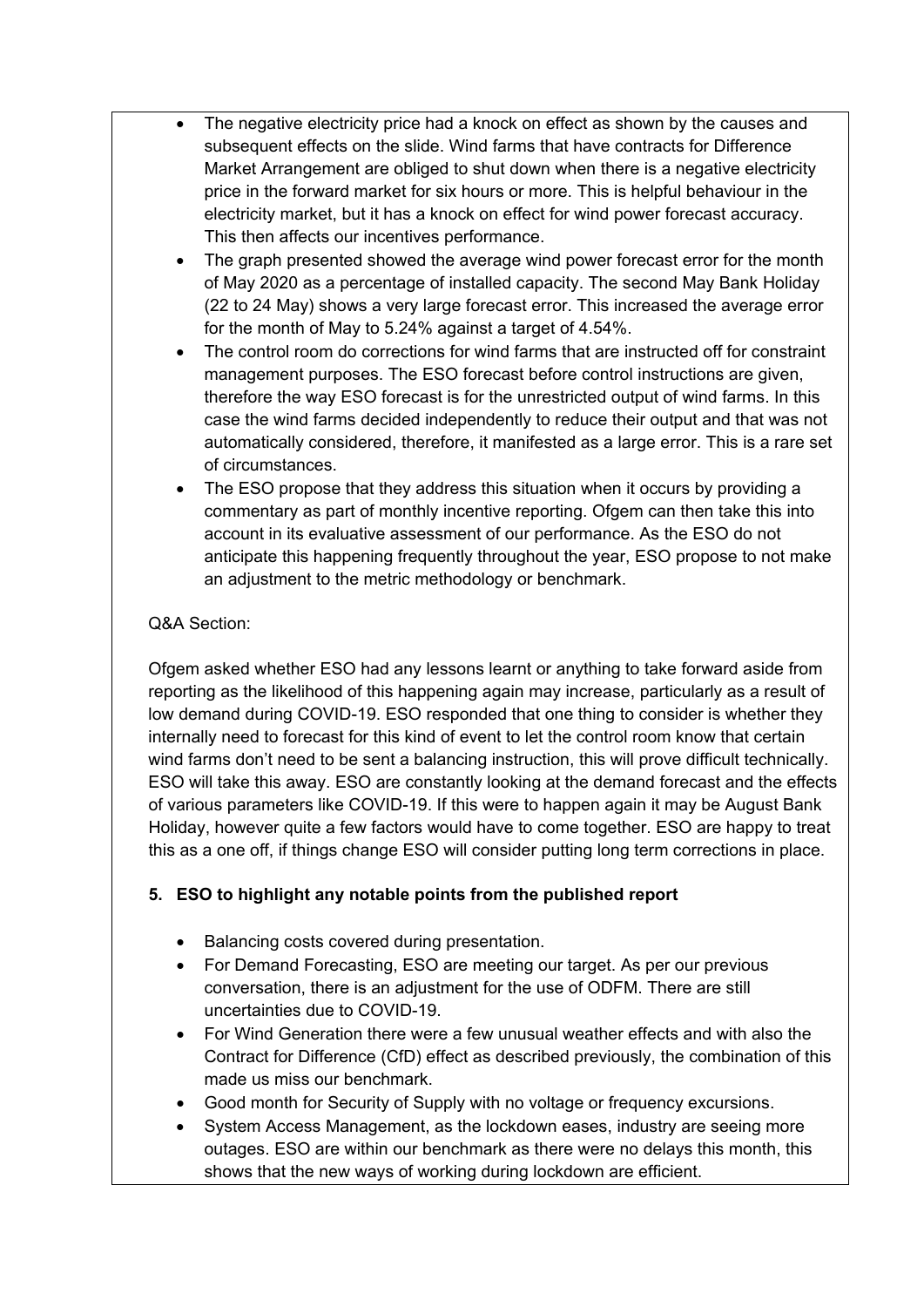- Trial of storage Balancing Mechanism Units (BMUs) for reserve service regarding Arenko.
- Power Available implementation covered during presentation
- For BSUoS monthly forecasting, ESO were below target as discussed during balancing cost presentation. Due to COVID-19 our forecasting wasn't as accurate as hoped.
- Grid Code change GC0143: Last Resort Disconnection of Embedded Generation.
- Sizewell generator contract which assists in operating the system economically and securely.
- For Right First Time connection offers, there were no ESO related re-offers on contracts signed in this period, which means that ESO are meeting our target.
- Early Competition engagement has been approached in an agile way to accommodate lockdown. Workshops have been held for stakeholders to provide input. Consultation will be published on 3 July.

# **6. ESO to answer any questions which Ofgem have sent prior to the meeting regarding the recently published report**

Role 1

# • **Balancing costs**

Q. What stakeholder feedback has the ESO received around the administration and use of the Optional Downward Flexibility Management (ODFM) service.

A. ESO have been pleased by the response and uptake by the market having signed over 4.2GW of capacity onto the terms, bringing new players into the balancing services markets for the first time. Having issued four instructions now, feedback from providers has been positive, with some areas for improvements identified which ESO are working to address as part of the recent EBGL consultation. In addition, ESO have worked closely with the DNOs to ensure that use of this service considers whole system impacts. This involved developing and running a weekly process of data exchange with all DNOs which is running smoothly each week.

Q. How has the ODFM service progressed and evolved over May.

A. Having launched the service on 7 May, four instructions have been issued so far, on each of the bank holidays to meet our need for additional downward flexibility. ESO are pleased to report 98% performance delivery of the service based on the instructions so far. In this time ESO have continued to sign more providers onto the terms of the service, held an ODFM focused industry webinar as well as sharing details relating to the drivers behind decisions to use the service through our weekly operational webinars – feedback on this has been very positive.

Our understanding of managing low demand periods has evolved with every challenging day and this has fed into our continual review of assumptions behind ODFM decisions.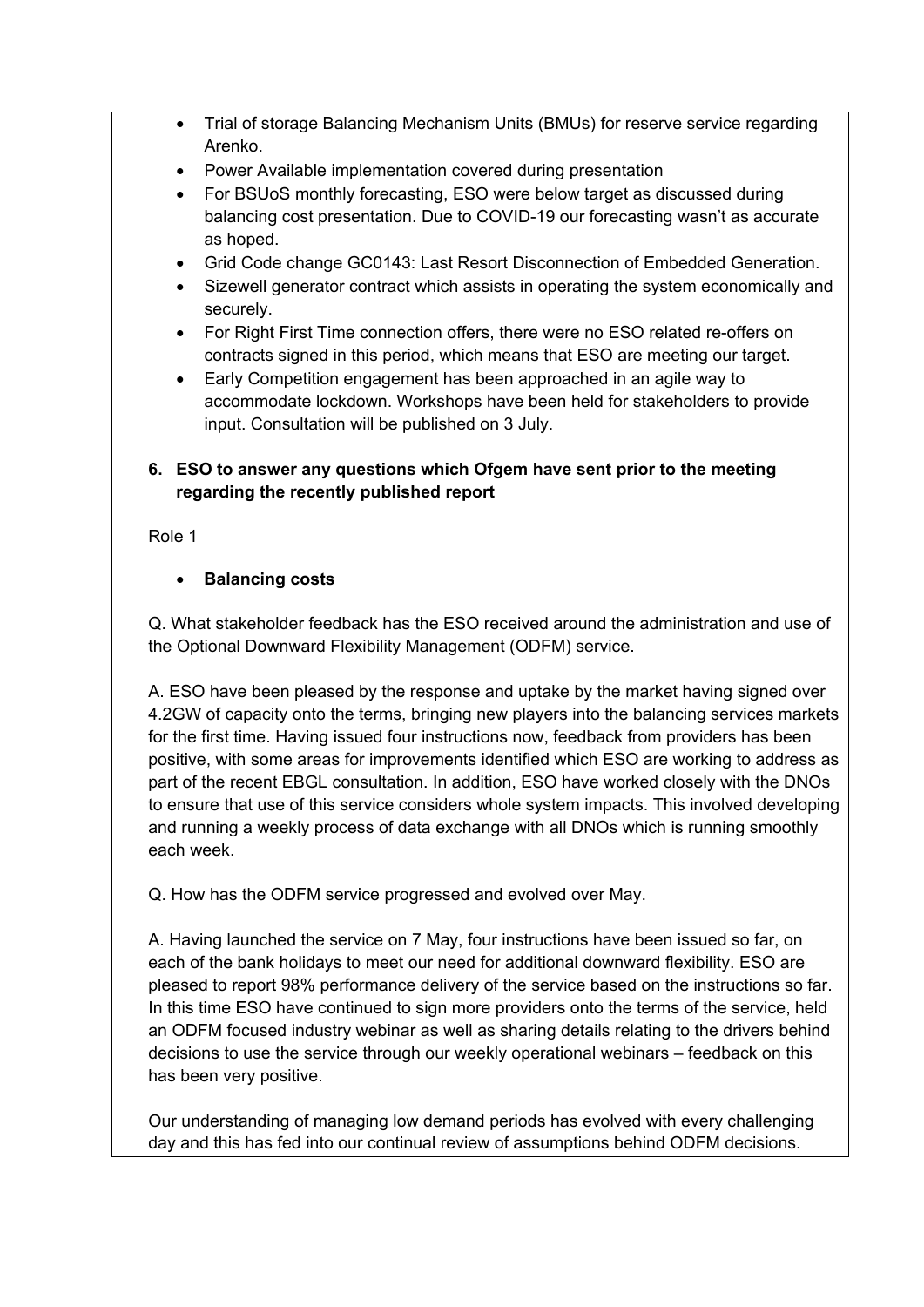Briefing notes have been prepared for the market for periods of very low demand which give more detail around the assumptions and drivers behind decisions, including ODFM.

Q. What were the volumes and spends on ODFM over May.

A. This was covered during the incentives performance balancing costs presentation.

## • **Forecasting accuracy**

Q. The ESO mention that the Power Available (PA) signal has been implemented into the ESO's control systems and processes on 19 May. What effect, if any, did ESO see this having on Wind BMU forecasting accuracy in the latter half of May?

A. The power available signals have no effect on forecasting accuracy at the current time because the signals are not currently connected into the forecasting systems. It is the intention to make use of Power Available in the forecasting system in future. The timing of this will depend on the progress of the Platform for Energy Forecasting Project.

Q. How accurate is the Power Available signal from renewable generators.

A. This depends very much on the generator supplying the data. Some are very accurate, and others are less so. The ESO are currently considering what the best framework would be to compare submissions from different generators in a consistent way.

Q. Regarding the PA signal, it is mentioned in the monthly report that the ESO's control systems "accurately calculate the response and reserve capability held on each generator". After this calculation, is the decision to utilise wind generators for response/reserve an automatic or manual one?

A. The decision of whether or not to utilise the BMU for response is manual. The systems only give advice to the engineers, this is the same for all technology types. The actual instruction of the BMU is still manual but there is a possibility it may be part of Phase 2 of PA to make the instruction process automatic once the engineer has made the decision to call the BMU on.

# • **System Access Management**

Q. The ESO mention that it has engaged with transmission owners and DNOs, and that this engagement will continue to prioritise outages. Are these bi-lateral discussions (i.e. NGESO-TO and NGESO-DNO) or trilateral discussions (TO-NGESO-DNO)? What is the general, high-level process for the ESO prioritising outages? Is it the same process for DNO outages and TO outages?

A. The ESO are still in the stage of recovering the outage plan of major scheme works submitted by the TOs/DNOs, the ESO are having a combination of bi-lateral calls and trilateral calls on a weekly and monthly basis. There is a weekly managerial bi-lateral discussion between NGESO and NGET, in which NGESO provide the TO with a copy of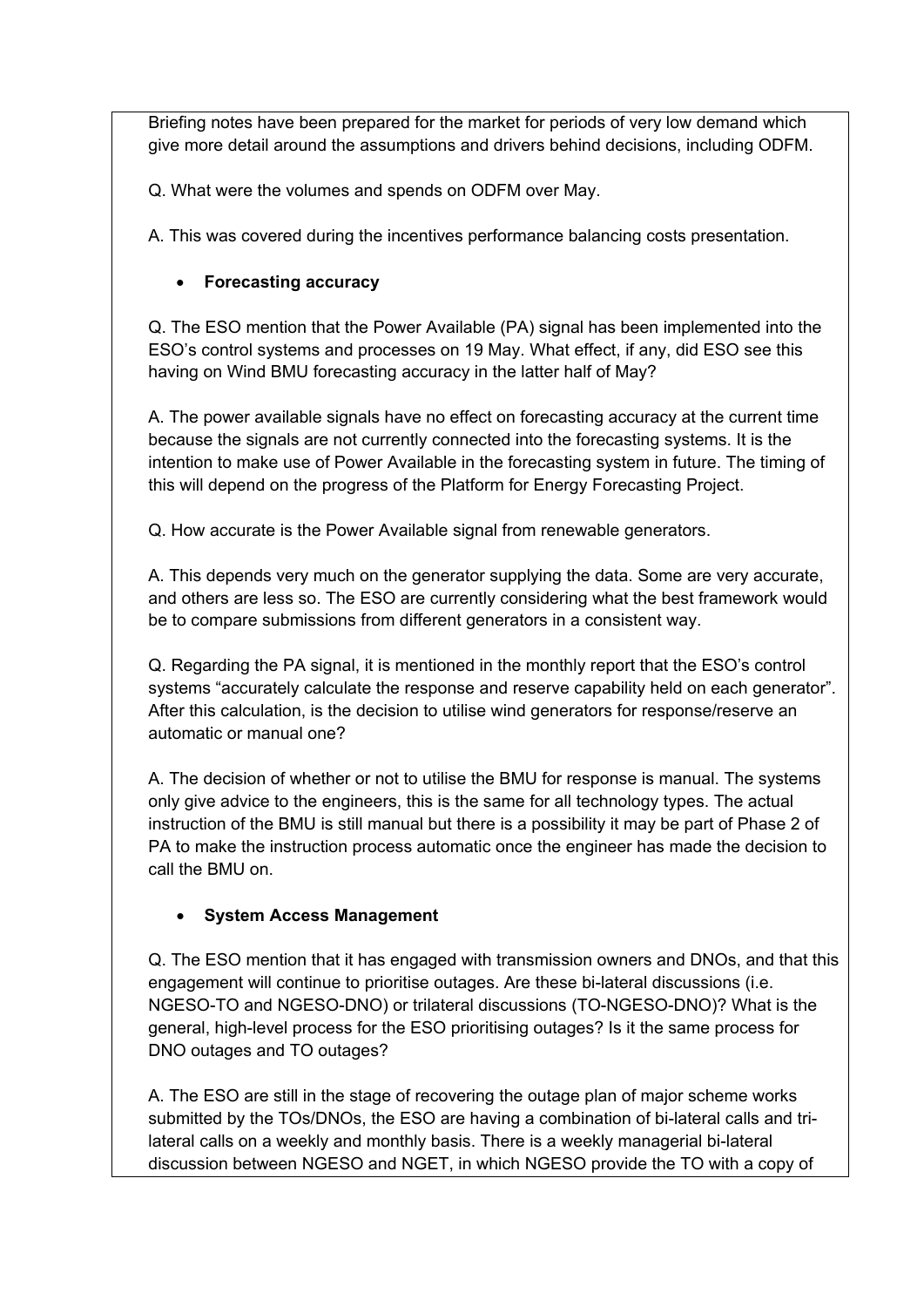the top five highest priority outage requests based on the priority submitted in the Transmission Outages Generation Availability (TOGA) system, any offline discussions and from the previous meeting. Once those five requests have been assessed, the process repeats to submit an additional five requests. It is worth noting that these requests are typically of a complex nature and can have a large impact on the Main Interconnected Transmission System (MITS)Outages. There is a similar weekly managerial discussion between NGESO and SPT to discuss the outage plan and their priorities. Another example is a tri-lateral discussion between NGESO, SHE-T and SHEPD, of which the outage plan is discussed to ensure all parties are aware and agreeable to the outage plan, and system access has been granted for the highest priority works to the TO and DNO.

It is also worth noting that under the System Operator Transmission Owner Code Procedures (STCP), there are monthly System Access Meetings (SAM) between NGESO and relevant TOs, which gives both parties the opportunity to discuss the outage plan, requested outages and scheme changes. Additionally, there are User Plan Review Meetings (UPRMs), which are a tri-lateral discussion between NGESO, TO and DNOs to discuss system access from Week Ahead to 16 Weeks Ahead. These monthly discussions contribute to effectively providing system access with the opportunity to highlight any clashes and/or give NGESO the opportunity to prioritise resources on important works for the DNO/TO, and most importantly ensuring the system is operated in a safe manner.

The usual process is a DNO/TO submits outage requests within TOGA, and it is mandatory to select the prioritisation (one being highest and five being lowest). Based on the date of the outage and prioritisation submitted, NGESO will assess the requests in this order, in particular for MITS outages, which require careful analysis to ensure the system will be securable under all system conditions and per the SQSS. As the major schemes are being recovered, there are a large volume of outage requests which were previously planned in Year Ahead which may have different outage combinations that need to be re-assessed.

### • **Notable Events in May**

Q. How is the trial with Arenko (regarding flexibility from storage) progressing and how often have Arenko's assets been used so far? Are there any early lessons learnt from the trial?

A. In response to a request for flexibility, the ESO have been working with Arenko on an operational arrangement to allow us to secure upward or downward reserve ahead of time using their battery storage BMU. This is not a new service, it is trial is for an operational arrangement.

During the trial, the Control Room signals an upcoming need for upward or downward reserve which is analogous to the existing arrangements. All actions are taken within the existing framework i.e. the BM. Arenko will then submit Bid Offer Acceptances (BOA) prices for this nominated window. Assuming that the BMU is within cost, the Control Room will then issue a net zero volume combination of BOA to cover the nominated window, resulting in a pseudo-availability payment for the period. This will secure the BMU to be available during the window, resulting in a guarantee of upward/downward reserve which could be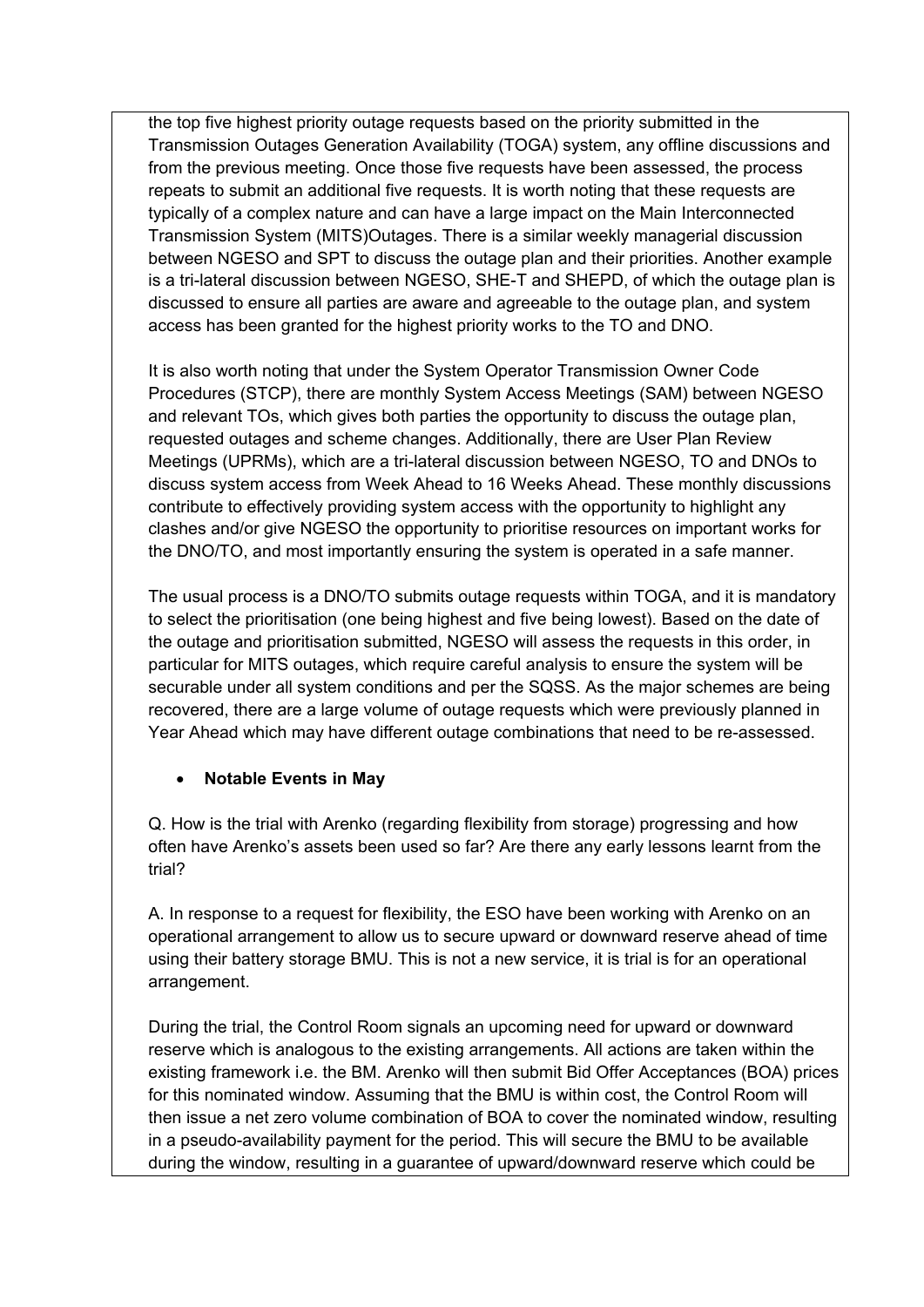accessed through further BOAs as required. This action will be assessed against all Control Room options and will only be instructed in those situations where it is the most economic and efficient option in line with our Balancing Principles Statement.

Initial trialling began on 22 May and the results will be shared with industry next week (planned date Tuesday 30 June) with an opportunity for industry feedback.

Details of the trial can be found [here.](https://data.nationalgrideso.com/plans-reports-analysis/covid-19-preparedness-materials/r/industry_letter_-_reserve_service_from_storage_in_the_bm_trial)

Role 2

# • **BSUoS Forecasting**

Q. The ESO mention that an additional BSUoS forecast was released in early May 2020. The ESO has also introduced more forecasts for June 2020 based on different scenarios (15%, 10% and 5% demand suppression from pre-COVID-19 levels). What stakeholder feedback have the ESO received about this new approach (if any)?

A. The ESO have not received anything specific, but it is always discussed at the COVID-19 Webinars and gets a lot of focus with regards to CMP345.

Q. Will the use of scenarios be used over the whole course of Summer and beyond (conditional upon COVID-19 and its effects to societal behaviour)?

A. That is the intention, but this is subject to change if the market states a strong preference for a different methodology.

Q. Which "scenario", if any, are the ESO using to report BSUoS forecast performance in Metric 2E?

A. ESO will use the 10% scenario for June.

Q. In the [ESO's BSUoS Forecast Update,](https://data.nationalgrideso.com/backend/dataset/c0376ed7-3205-4fe2-9496-28496f1f287a/resource/1234299c-49a4-4a92-ba33-358c25357620/download/bsuos-forecast-explained-update.pdf) it is mentioned that "forecasts have been calculated by taking each scenario demand suppression and creating multiple weather scenarios (using Monte Carlo techniques) around the demand suppression". Could the ESO further explain this methodology – is this referring to ensemble forecasting?

- $\circ$  It is mentioned that "each weather scenario has been costed, and the average (or expected) additional cost is then calculated for each of the demand suppression scenarios". Is the ESO reporting the range of costs seen as well?
- $\circ$  If Monte Carlo techniques are used to create multiple weather scenarios, how do these interact (if at all) with weather forecasts used by the Control Centre to make balancing decisions?

A. The Monte Carlo technique is not the same as using ensemble (weather) forecasts. ESO generate possible future weather scenarios using Monte Carlo sampling. This is used to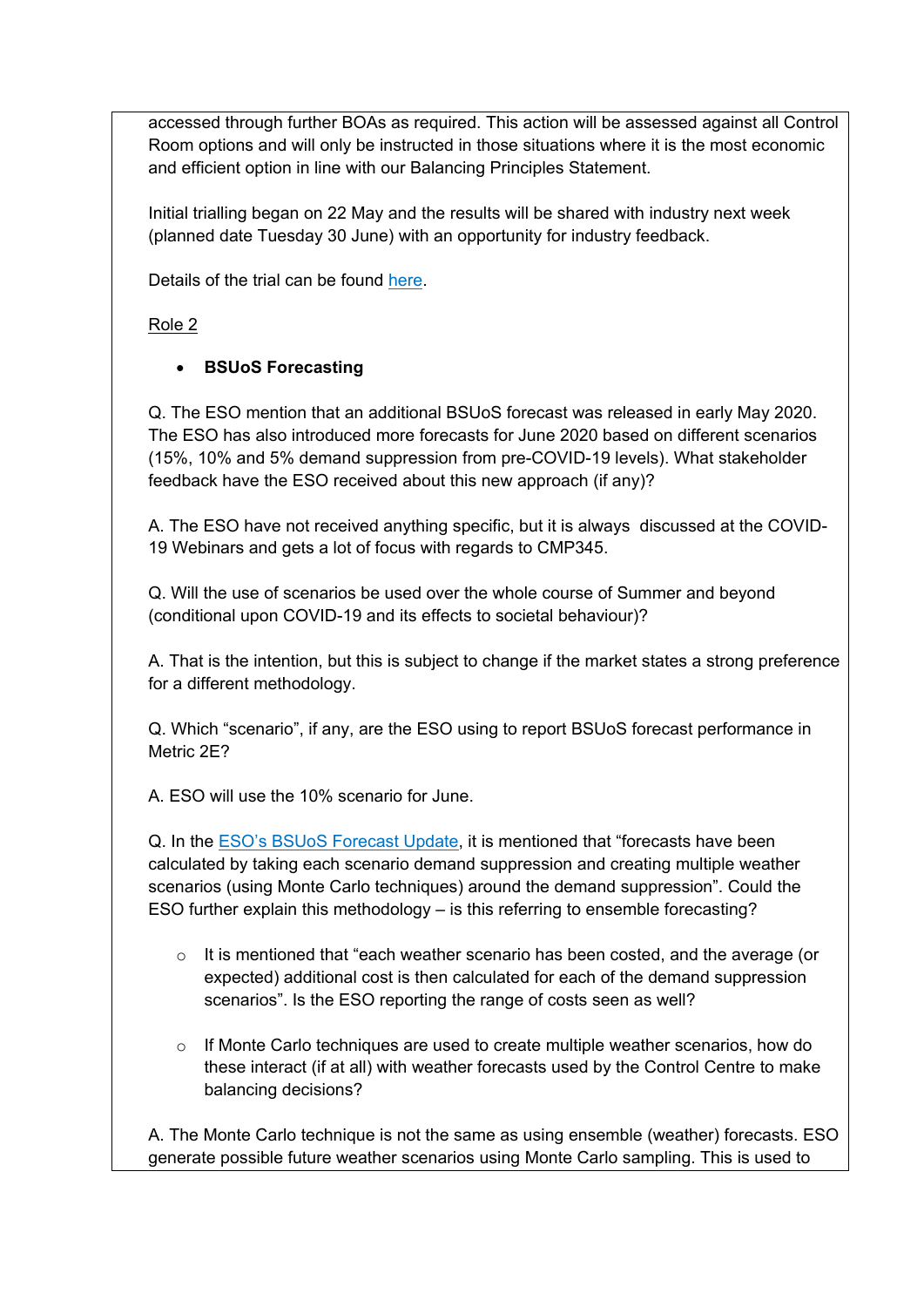generate a demand scenario, based on an assumed level of demand suppression, using our standard demand forecast models.

- $\circ$  It is not usual practice to report a range of possible values (where the ESO has to decide on what size of confidence interval is required) when providing an actuarialstyle forecast of the expected cost. But it could be done (as ESO did in the initial work in April).
- $\circ$  They don't interact at all. Weather forecasts cannot be relied upon more than 14 days out, and only have limited data within the 7-14 day range. Particularly solar forecasts, which have an even shorter window of accuracy.

### • **Notable events in May**

Q. Could the ESO share more information on the cost-benefit analysis for the Sizewell contract to explain why it is a "more cost-efficient and secure outcome for consumers compared to daily payments to EDF"?

A. Sizewell is always the largest loss on the system. This means that it typically sets the requirement for low frequency response. De-loading Sizewell will reduce the largest loss and low frequency requirement for a large portion of the period, resulting in cost savings for frequency response. Previously the only way to access Sizewell on a daily basis was within the BM where it can be commercially inflexible. Striking a contract allows ESO to access their flexibility at a reasonable price.

# **7. ESO to take other questions on the published report**

Ofgem queried Grid Code GC0143 modification and how would it get to the point of last resort for embedded generation. ESO responded that this is something they use when all other alternatives have been exhausted.

# **8. Ofgem to give feedback on ESO performance**

One issue is that it has been difficult to reach out to different people. Some of the feedback Ofgem were given on the Open Networks project is the ESO contact attends the meetings and works on the workstream and it has been noted there has been an improvement in the ESO's engagement.

The Panel have reviewed the 2019-20 performance year and the results will be published soon.

Regarding action 58 for Ofgem to consider if the ESO can adjust Demand forecast considering the ODFM service, Ofgem are happy to have this retrospectively reported. However, Ofgem still expect the original benchmark to apply.

Ofgem provided views on the balancing costs metric benchmarks and Code Admin assessment.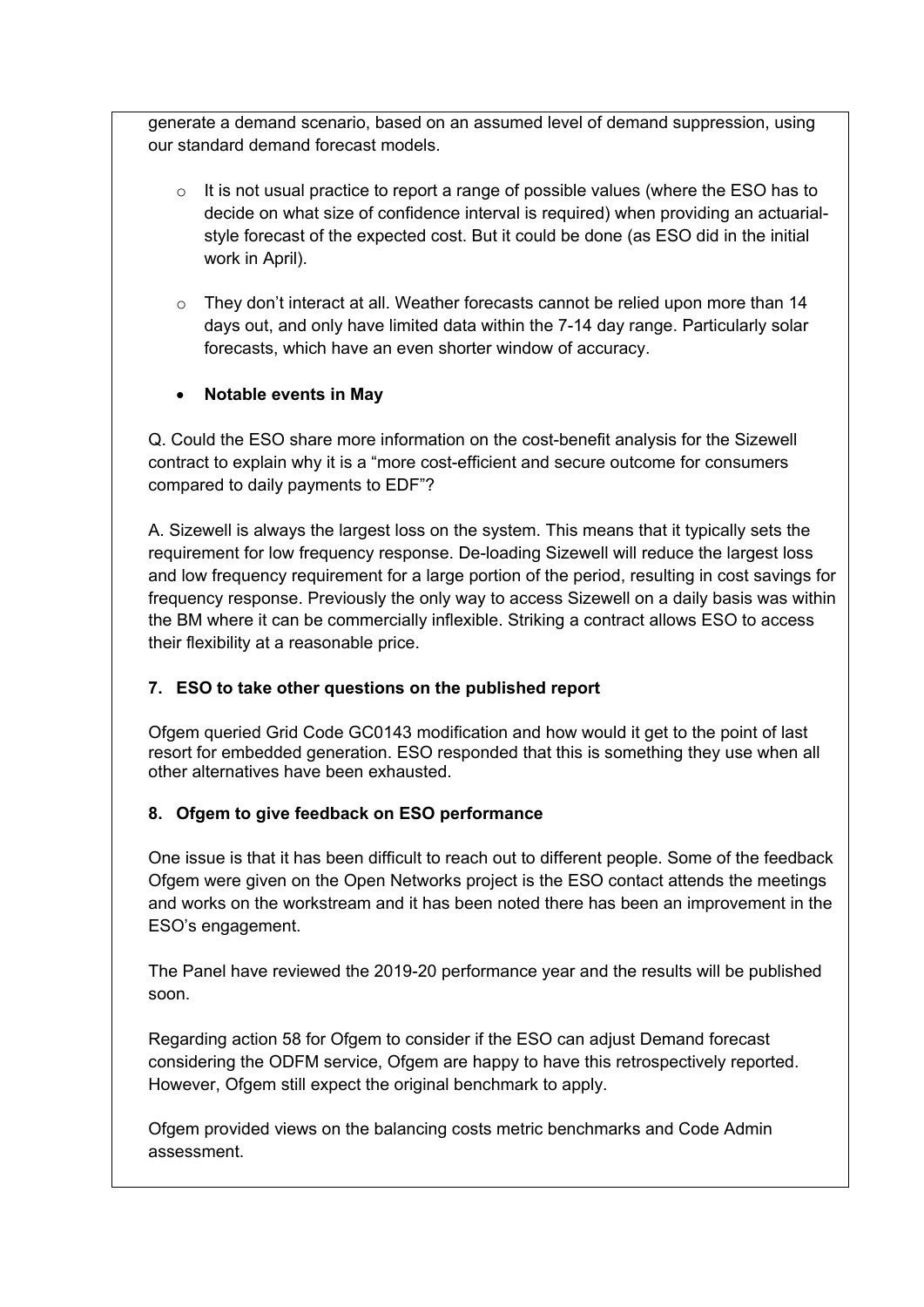# **9. Review Actions**

- Actions 55 to 58 have been completed.
- Actions 59 and 60 have been added.

### **10. AOB**

- Discussed next steps for 2019-20 performance year. The Panel report is intended to be published on 1 July.
- Discussed Forward Plan Addendum.